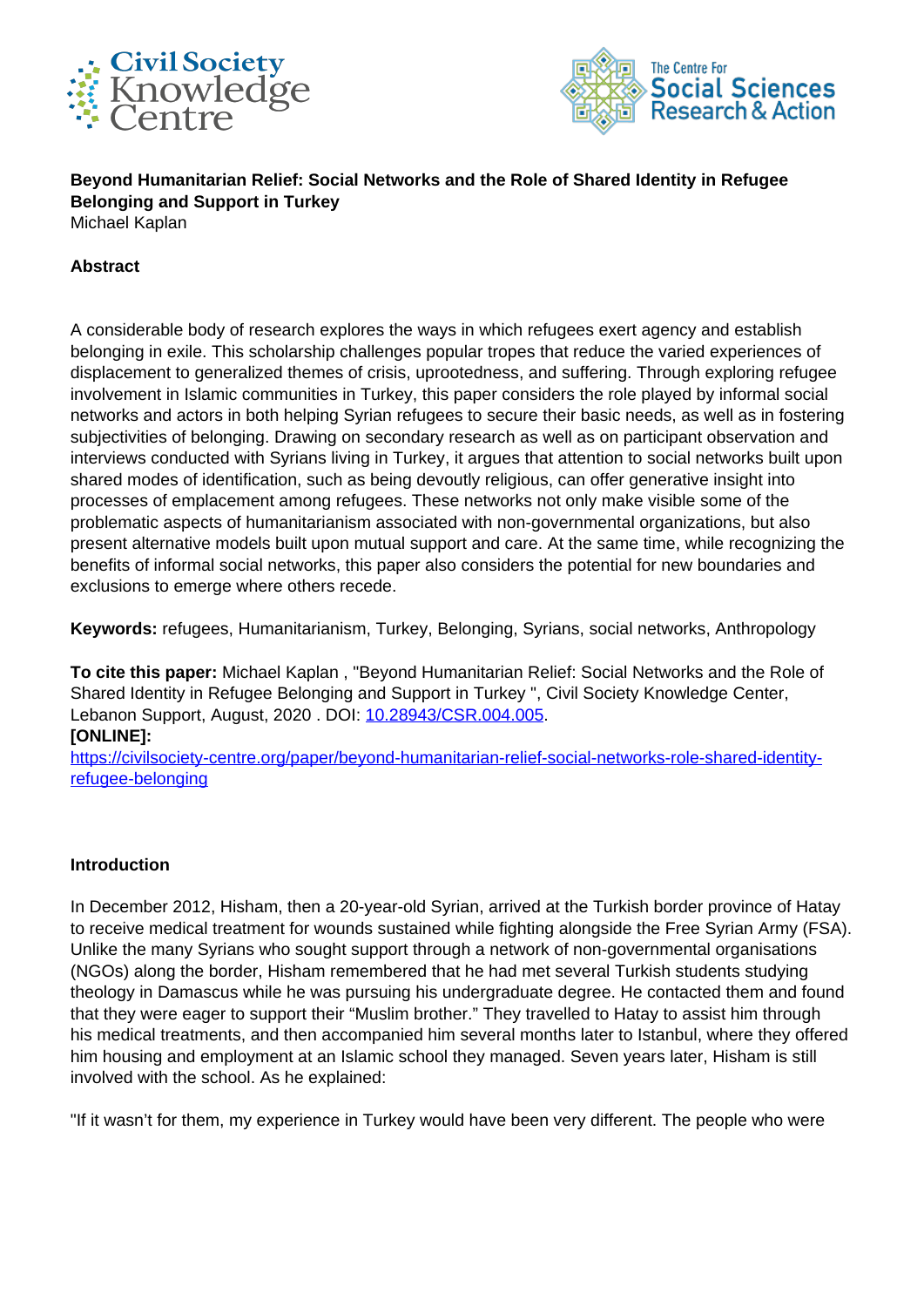



helping me did so based on religious reasons, not any other reasons, such as a humanitarian reason, or because they had to. It was their own choice. They came to see me, I didn't go to them. They came from Istanbul to Hatay to help me, and they brought me back to Istanbul on their own account… They told me, 'Don't worry, we are going to take you with us. We will take care of everything.' They were like my second family."1

Hisham's story offers an alternative focus to policy-oriented scholarship in refugee and migration studies that emphasises legal, economic, and political precarity as the primary experience of refugees in Turkey and the Middle East more broadly.2 Indeed, while he complained of many of the same bureaucratic complications that continue to burden Syrians living in Turkey, he had developed a tightknit social network and a sense of belonging in Istanbul.

As Tara Polzer notes, academic scholarship has a tendency to overlook the experiences of refugees who are well-integrated into their host countries. 3 While this derives, in part, from an interest in those who are most vulnerable and a desire to call into account government policies that disadvantage refugees, it simultaneously operates to reproduce an image of the refugee as a passive victim out of place and in need of saving.4 In this paper, I would like to suggest that, in the context of the large-scale displacements from Syria, attention to alternative modes of identification, such as being religiously affiliated, can provide a helpful mode of analysis for scholars seeking to understand emplacement among refugees. This approach considers forms of identification that become important in context of displacement, looking beyond national identity as the sole, or primary, social identifier. Indeed, among the Syrians I met in Turkey, those who had proclivities toward Islamic action and education often felt secure and confident about their place in the country. They had connected with informal support networks that, while assisting with practical concerns, such as finding housing and employment, also offered spiritual support, companionship, and community.

Much of this paper draws on secondary scholarship in the social sciences, primarily anthropology, pertaining to displacement and humanitarianism, suggesting approaches to understanding belonging, identity, and social networks. These secondary sources are supplemented through accounts from my own ethnographic fieldwork in Turkey in Summer 2019, as well as several earlier and extended periods of reporting as a journalist. $5,6$  I spent three months in the Istanbul neighborhood of Fatih, where I attended weekly gatherings organized by an Islamic community. Although institutionally independent, this community developed out of the larger Nurcu movement — a vast revivalist movement with various splinter communities that all read the writings of the Turkish theologian Said Nursi (d. 1960) — with the intention of reading Nursi's work in English. The community attracted educated Turks, international Muslims living in Turkey as professionals or students, and economic and political refugees. My research, which included participant observation and interviews with around a dozen Syrians, extended beyond the formal community, and instead considered the personal relationships interlocutors had built with one another. In light of discourses I regularly heard which depicted Istanbul as bifurcated between Syrian and Turkish spheres, I was surprised to find that many Syrian men<sup>7</sup>— sometimes in groups and sometimes as individuals — attended Turkish religious events and had become involved in Turkish Islamic communities, even in spite of language barriers. In general, when asked about their support and connections, they indicated that they did not receive services from formal NGOs and instead depended upon informal community relationships. Donations were distributed, not through organised humanitarian bureaucracies intended to aid refugees, but instead on ad hoc, case-by-case basis intended to help "a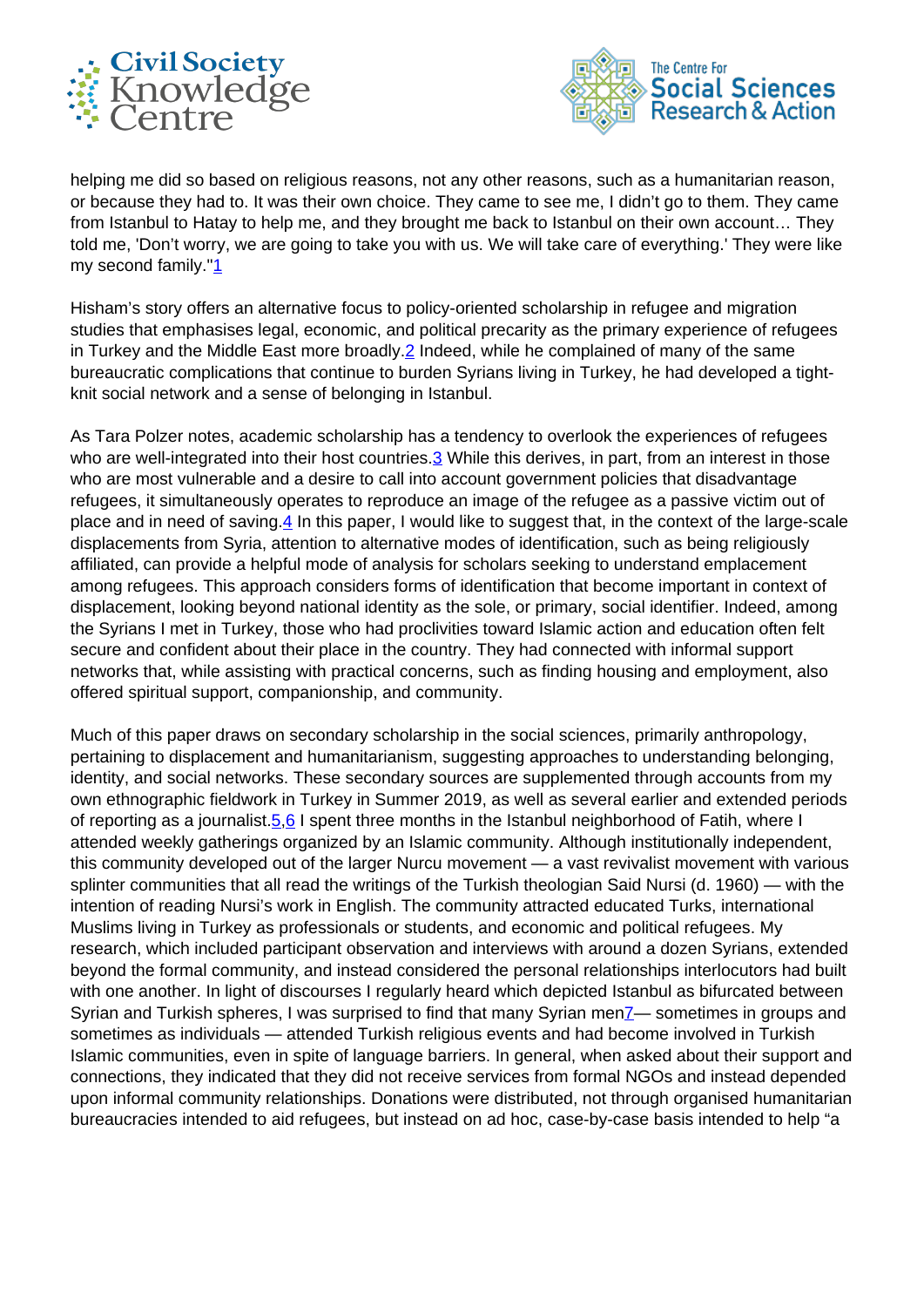



brother" in a difficult situation. I thus treat these religious communities as social networks, which I define as the interpersonal relationships through which migrants secure basic needs and develop feelings of emplacement and belonging.<sup>8</sup>

In the analysis that follows, I present a broad overview of the situation for refugees in Turkey and raise questions pertaining to shared identity and Islam. I then explore the salience of the category of "refugee" and suggest ways in which their experiences align with, and diverge from, commonly held assumptions about refugees and humanitarian support. Not wanting to idealise the notion of a shared identity, in the conclusion, I suggest new problematics, fractures, and boundaries that have emerged in the context of socio-religious networks built upon shared affiliation. The conflict in Syria and the subsequent refugee influx has come about at a particularly critical juncture in Turkish history, insofar as religiosity as a unifying identity (among those Turks who do, indeed, identify as religious) has become an increasingly important social identifier<sup>9</sup> under the Justice and Development Party (AKP).<sup>10</sup> In some ways, Syrians are both the beneficiaries of the AKP's commitment to a pan-Islamic vision, one that expresses particular concerns about fellow Muslims in need and, as such, they are also held up as its evidence.

# **Turkey as a Case for Thinking Outside the NGO**

Turkey provides an illustrative study into the practices of agency and emplacement among refugee communities. According to the Center for American Progress, a vast majority of Syrian refugees in Turkey, some 96 percent, live outside of refugee camps, in either urban or semi-urban areas. With nearly four million refugees living in Turkey, Syrian restaurants, cafes, and small businesses have been established throughout major cities. A majority of Syrians remain in the country's southern provinces, close to the Syrian border, but about one million Syrians are living in Istanbul, the economic capital. 11 As Turkish authorities attempt to phase out the refugee camps, 12 they are also implementing policies intended to integrate Syrian children into Turkish schools and Syrian workers into the economic system. As various studies have shown, few refugees have plans to return home anytime in the foreseeable future. 13 While some 75,000 Syrians have become naturalised Turkish citizens, a vast majority remain in limbo under temporary protection status.<sup>14</sup> The situation of refugees in the country thus represents that of a refugee population and humanitarian situation that is indefinite and in process of growing longterm and multi-generational.<sup>15</sup>

To meet the needs of a diverse, and often economically desperate population, a vast network of NGOs exists in Turkey today. As of 2017, a Turkish official stated that 48 foreign NGOs had received permission to operate in the country, although some (including International Medical Corps and Mercy Corps) were shuttered for their alleged cooperation in providing Syrian Kurds with humanitarian relief.16 Many NGOs and international associations, including United Nations High Commissioner for Refugees (UNHCR), the United Nation's refugee agency, remain active in providing educational services and other programming and services to Syrians. However, a vast majority of humanitarian endeavours are led by Turkish NGOs, often working in partnership with international organisations. My interlocutors were most familiar with the work of the Foundation for Human Rights and Freedoms and Humanitarian Relief (IHH), a Turkish Islamic charity that operates globally. Their headquarters is located in the neighbourhood of Fatih in Istanbul, where my interlocutors primarily lived.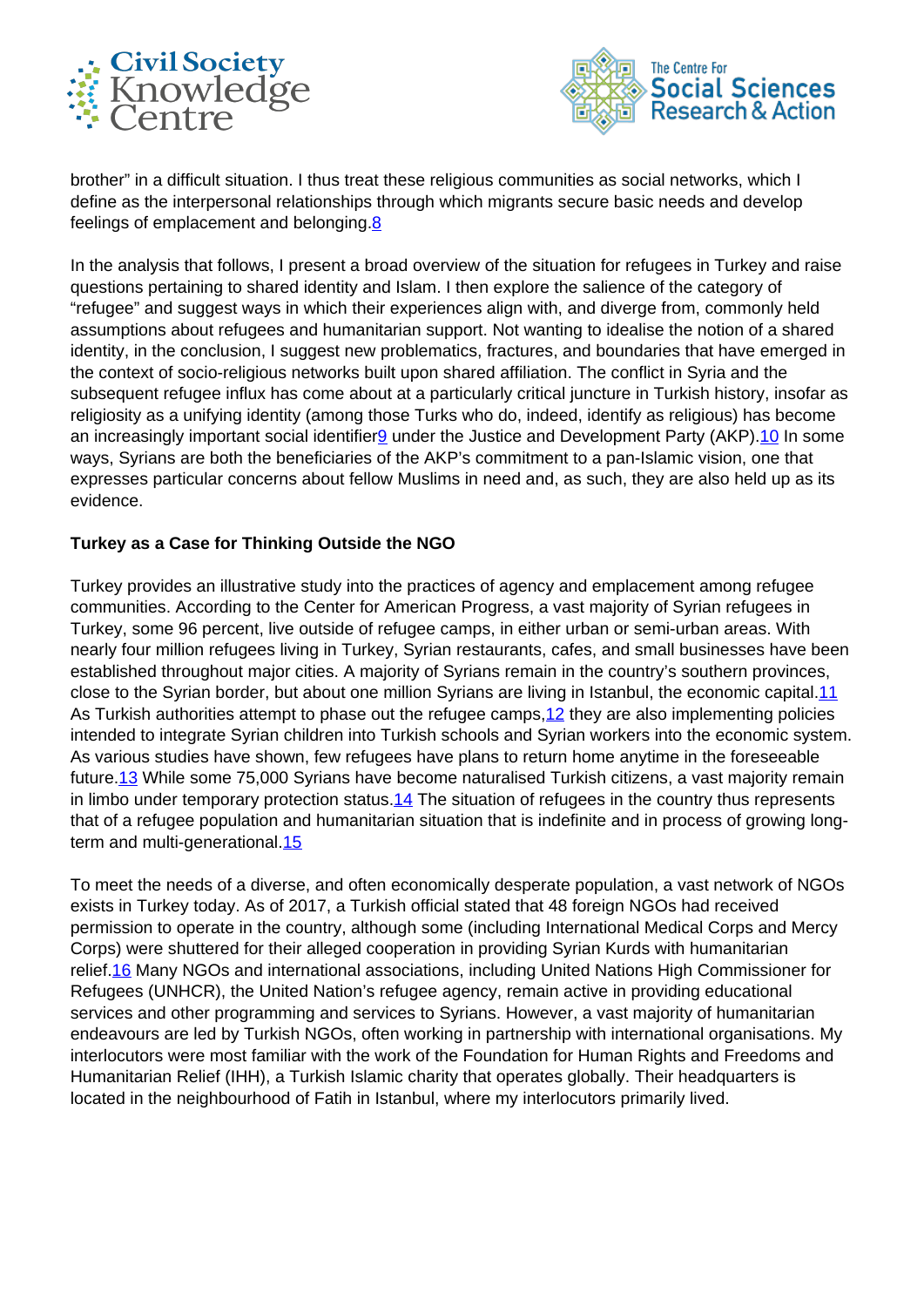



Because this paper focuses precisely on those refugees who "don't need help" — at least not from international NGOs — and who are "not immediately distinguishable from the general population," quantitative data is difficult to come by.17 That noted, I do not intend to argue whether or not these experiences of participation in religious life, or in other forms of social networks, are reflective of a substantial percentage of Syrians living in Turkey. However, areas where Syrian commercial activities and social lives thrive, such as in the Fatih neighbourhood of Istanbul, suggest that many Syrians have built lives for themselves and experience emplacement and belonging in Turkey — which, of course, is not to suggest that they are content with their circumstances or the policies that regulate their lives. Rather, I consider these cases of Syrians who have become involved in Turkish socio-religious life for what they might reveal about the nature of displacement and identity in the Middle East. That includes how they might encourage scholars to expand their conception of humanitarianism beyond the workings of NGOs and to remain attentive to the role played by informal social actors and networks, whether they are built upon religious identity or other potential modes of affiliation that transcend that of the nation.

## **Beyond 'Out-of-placeness:' From Refugee to Muhacir**

In recent decades, scholars within the social sciences have become increasingly sceptical of depictions of a generalised "refugee experience," reducible to narratives of out-of-placeness. 18 In the early 1990s, Liisa Malkki suggested that popular discourse, academic and policy-oriented literature, and refugee management has produced a ubiquitous way of thinking about (and conflating) identity/culture and territory/nation. These assumptions are reflected through the lexicon commonly available to speak about refugees: terms like "displacement" and "uprootedness," often associated with *crises*, insinuating a metaphysical attachment between place and identity. Malkki's own work with Hutu refugees, both within and outside of refugee camps, showed that interpretations of exile and home, as well as notions of identity and nation, varied depending on the circumstances of one's exile. 19 Since then, anthropology has seen a proliferation of studies exploring the ways through which the category of "refugee" can be a malleable one — sometimes providing the grounds upon which people stake political and historical claims, construct senses of belonging, and build solidarities. 20 This has, in many ways, weakened an emphasis on the "refugee" as the paradigmatic case of "bare life" to whom Giorgio Agamben referred, and instead encourages scholars to view refugees as agentive subjects.<sup>21</sup>

As Giulia El Dardiry observes, within studies of the Middle East, scholars have often highlighted a regionalist paradigm to counter a discourse that assumes refugees to be people out of place. This approach instead focuses on local and regional affiliations (often times Arabism and Islam) that become important in cases of mass-scale migrations and displacements. In a context of neoliberal restructuring programs, scholars also point to the relevance of socioeconomic relationships.<sup>22</sup> In the Turkish case, there remains a fairly clear division in public discourses between Syrians and Turks — especially, perhaps, given their linguistic and ethnic distinctions. Rather than reject difference, interlocutors often reproduced (and idealised) ethno-national diversity, expressing a cosmopolitan intrigue with culinary, linguistic, and other cultural practices. At the same time, they emphasised the importance of another, unifying identity: belonging to a global Muslim community, which they referred to as the *umma.* 23

In many respects, the *umma* was spoken about in aspirational terms - something that Muslims must strive to realise. Participants of the religious communities (which, as a broad category, are referred to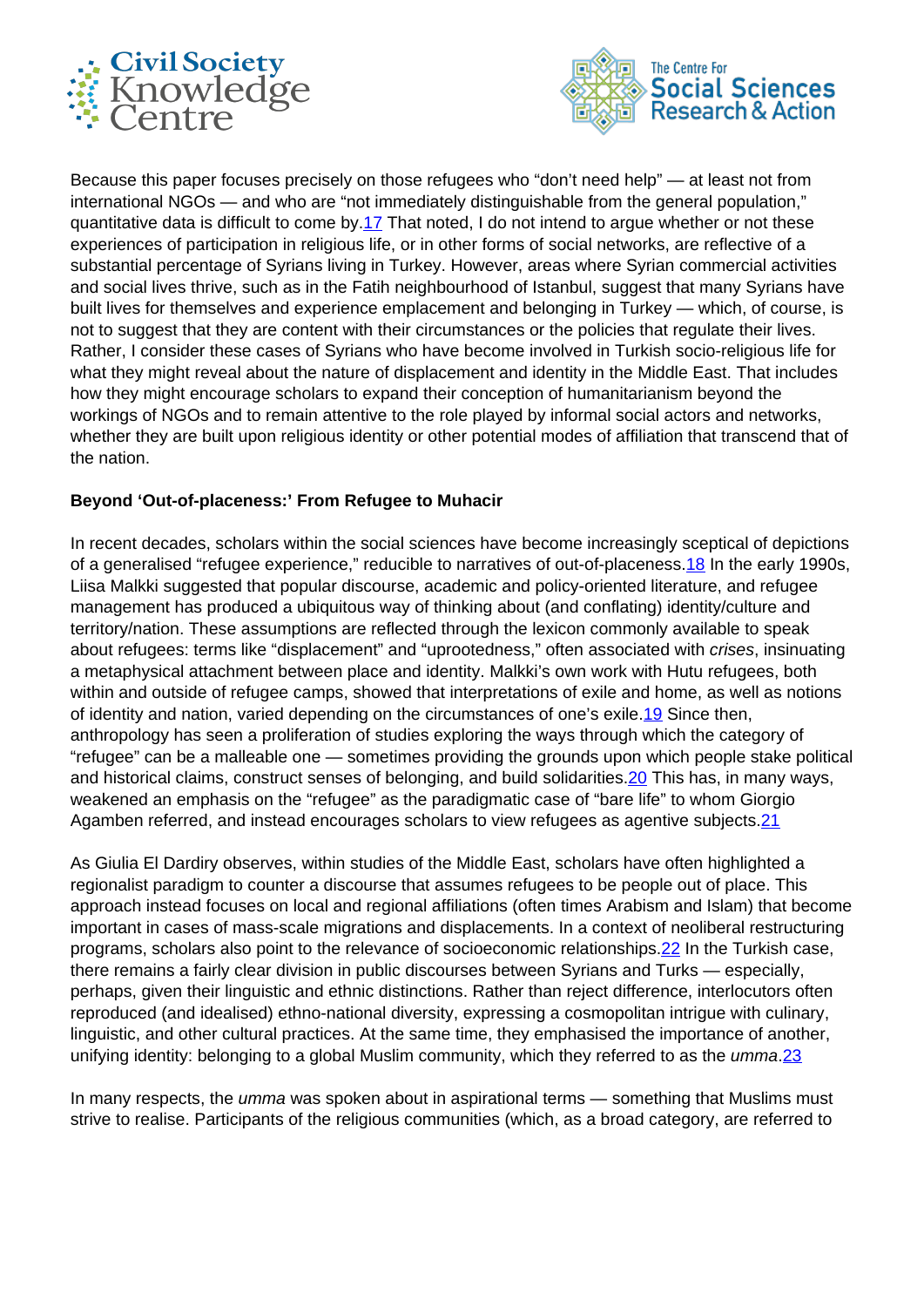



as the cemaat) often referred to Syrians as *muhacir*, invoking the early Muslim emigrants who fled persecution with the Prophet Muhammad from Mecca to Medina.24 Turkish interlocutors often said that Turks should act like the ansar, referring to those Muslims already living in Medina who welcomed and sheltered the Muslim emigrants. The analogy was explained to me as an attempt to recognise and negotiate ethno-national distinction, while understanding that Turks held a special responsibility to embrace their "Muslim brothers from Syria," just as the early Muslims had done with those fleeing Mecca. Within the religious communities in Fatih, usage of the term *muhacir* was seen as standing in contradistinction to terms like "refugees" or "guests" — terms viewed as alienating. It signalled an implicit critique of the wider Turkish public for failing to uphold their Islamic duties to support their coreligionists.

## **Refugee as Recipient and Provider**

Much literature in migration studies has focused on the role of shared identity with regards to the proliferation of Islamic NGOs.25 These NGOs interweave a discourse of both Islamic solidarity and compassion and of neoliberal humanitarianism. While much of this literature offers generative insight into the way shared identity can be mobilised, and the multiplicity of forms humanitarianism can take, these studies tend to uphold the stark dichotomy between those "being saved" and those doing the saving — that is, humanitarian actors. They thus reproduce a generalisable image of the refugee-ashelpless-victim. Attention to social networks, on the other hand, reveals how refugees are simultaneously the recipients of support, while also participants and contributors to a community thereby challenging the challenges of paternalism that, as many scholars note, are often associated with humanitarian endeavours.<sup>26</sup>

Within the socio-religious communities, interlocutors understood themselves as both recipients and providers of support. Those who provided them with help were not impersonal bureaucratic aid workers, but instead participants in their own communities. Tarek, a Syrian man in his early 30s, who is involved with one of the communities in Fatih and works as a teacher, explained how support within the religious communities functioned:

"My situation in this country is difficult. I'm having difficulty with my kimlik [an identification card] so sometimes I need help. I can ask [a respected person in the community] to help me and he will [ask the others]. They helped me to find an apartment that way, and helped me pay it when I didn't have work. Then someone else will need some help. [A respected person] will come to me, he will say 'this brother needs help' and then I can help him."27

The cyclical nature of giving reflects that which Marcel Mauss described as a cycle of reciprocity, helping to bind a community together. 28 Mauss suggests that individuals engage in acts of gift-giving that, although feeling to be voluntary, are circumscribed by social obligation, engaged in reciprocal cycles of giving, receiving and returning gifts. At the time of my fieldwork in Summer 2019, Tarek was renting out a room in his apartment at a low cost to a Turkish friend who had fallen on difficult financial circumstances — further reflecting the cycle of reciprocity that occurs within this context. Apartment sharing was one common way Syrians, and others, found support through the network. Several interlocutors who were struggling financially were given affordable housing through dormitories associated with religious communities.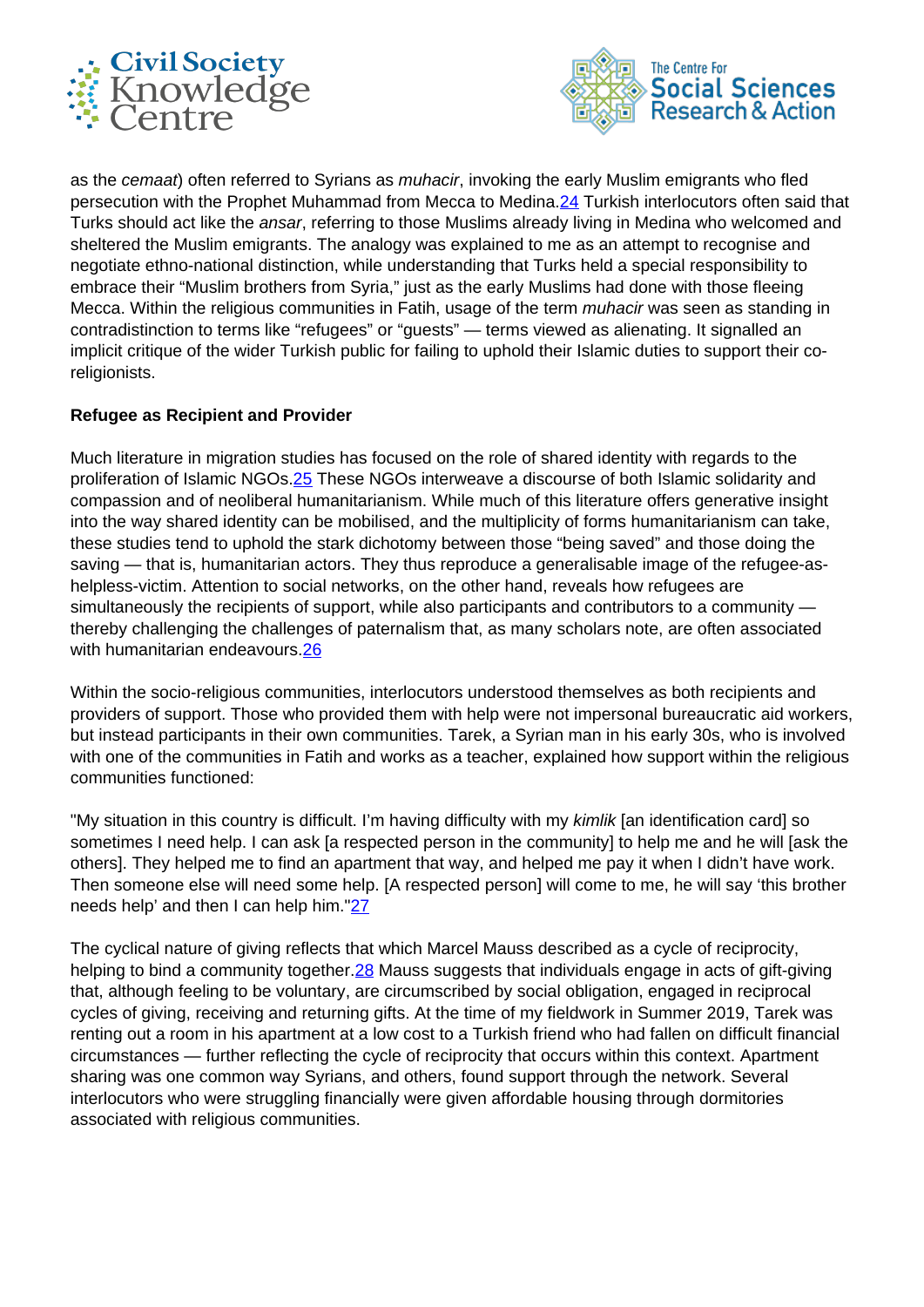



Tarek's role as both receiver and giver of support reflects what Noga Malkin, writing in a context of formalised humanitarian endeavours, describes as "a more fluid understanding of refugees as people located in various, fluctuating, positionalities."29 Indeed, Syrians like Tarek who had been involved in a community for extended periods of time often served in multiple symbolic and practical capacities and had gained a level of respect that they often did not feel in other spaces. Because Syrians were often viewed as being well educated in traditional Islamic studies, including Qur'anic recitation, they were often called upon to lead the community in prayers. This was the case not only within the weekly gathering I attended, but also within the other Sufi communities I observed, where the leaders of the religious orders would occasionally step aside to allow a Syrian theology student or elder to lead.

In terms of serving in functional humanitarian roles, Syrians who had strong networks with both Turks and Syrians were often called upon as intermediaries in charitable giving. Shadi, another long-time participant in the community, said that Turkish friends would often ask him if he knew of families that needed support, especially around holiday times. 30 "It has become about people you trust," Shadi said, explaining why people elected to donate their charity through his social connections, rather than through NGOs. "It's moved away from giving to [humanitarian organisations] to more private and personal giving. They [Turkish people] want to know that you know the person." He, as the majority of my Syrian interlocutors, voiced critiques of how NGOs were thought to distribute their funds. Knowing that I was studying humanitarianism, Syrians would frequently engage me with questions (and opinions) along the following lines: "Do you think that [specific NGO] is really doing anything? Maybe they rarely do projects, but there's lots of media and photographs. They exaggerate I think."31

These religious networks also provided Syrians with important social relationships that helped them feel grounded in Turkey. While Shadi appreciated the theological teachings, he spoke about the Nurcu community, and other religious involvements, primarily as fulfilling social and practical needs that helped him feel more comfortable in Turkey. He maintained a certain pride in being familiar with Turks, and believed that it would help his upward mobility. He explained:

"You need some way to meet new people. In Istanbul, it's either mosques during prayer services, or the cemaats. Or you go and have coffee or something, but at a café, but practicing Muslims will not go there, for people who don't want to be seen in that climate. 32 Cemaat is the best substitute that there is now ... It's because of the cemaats that I know the Turkish community here more than the Syrians. I wanted to know the Turkish [people], so I know how they act and so that I could learn Turkish."

For many Syrians, the Turkish language posed a major barrier to feeling comfortable in the country. Shadi, having learned Turkish by living with Turkish-speakers and involving himself in religious communities, emphasised that he held a certain attachment to Turkey that many other Syrians he had met did not experience. In general, the Syrians involved with the Islamic communities in Fatih had achieved basic proficiency in Turkish and also spoke of a long-term future for themselves in Istanbul.

#### **Fragmented and Precarious Belongings**

Feelings of belonging were often brought into question by discrimination and discomfort Syrians faced in other contexts. In recent years, anti-refugee sentiment has grown increasingly pronounced in Turkey. While Turks initially believed that Syrians would return to their homes shortly after they began arriving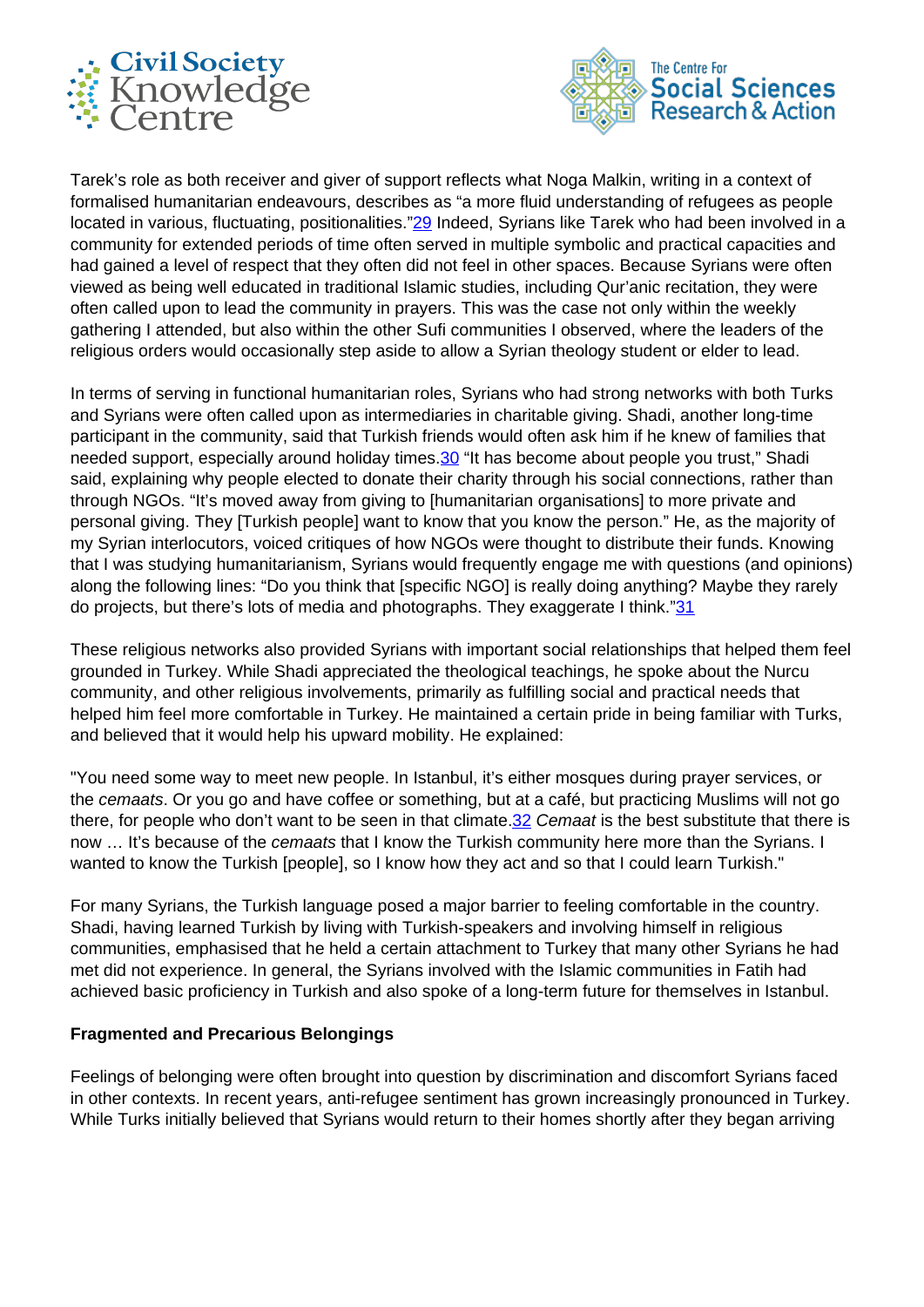



to the country in 2011, their protracted presence has brought under scrutiny the AKP's ostensibly hospitable policies, as well as its support for Syrian rebels fighting Bashar al-Assad. Increasingly, opposition parties have framed the AKP's policies in Syria as entrenching Turkey in conflict with its neighbours and contributing toward an overburdening refugee crisis. In political discourse, the refugee situation has been blamed for a worsening economy and many secularists argue that Syrians are turning the country more conservative. Referring to "integration" in the public discourse is now politically untenable; politicians instead refer to "harmonisation."33 The latter accepts Syrian presence within the country, while recognising them only as "guests" who, as a generalised collective, will eventually return home.

In the increasingly tense and polarised political climate, feelings of belonging were fragmented and spatialised. Walking through the streets days after the Istanbul governor's office announced heightened regulations on Syrians, Musaib, who settled in Istanbul in 2017, looked around vigilantly for police patrols. Without being registered legally in Istanbul, he was susceptible to detention and deportation to the province where he initially registered for his residency.<sup>34</sup> As soon as we reached a café, where a table of Turkish friends, Syrians, and several other internationals waited, Musaib grew visibly at ease, his body relaxed. His dichotomised feelings — between fear/alienation and comfort/belonging — were reflected in Musaib's very understanding of the country and its demographics. He believed that the Turkish society was "split in two halves. One half is accepting us, and loving us, and compassionate with us, they are from the same religion… but the other half, let's say, the secular Turks are not accepting us."35 I challenged him, noting that conservative politicians have pushed for tightened restrictions on Syrians lately and that many leftists supported Syrian rights. He added nuance to his position, explaining that some of the religious Turks did not like Syrians either, but that they must be distinguished from those who believe that "all the people are the same, because we are Muslims." He defined these people as belonging to the religious communities.

Musaib's experiences and interpretation here counters the notion of religious identity as a generalised and shared affiliation. Not all Turks — even those who might be labelled "religious" in Turkish discourse (a dichotomy Musaib had adopted) — were understood to be welcoming simply because they shared a Muslim identity. And yet, a shared identity held acute salience in his experience, helping to build selective spaces and networks of fraternity and support where shared modes of association — in this case, Islamic identity — were emphasised. In other words, shared religious identity provided the potential for connection, but it did not guarantee it. This serves to complicate discourses that treat integration as either-or, suggesting that one might feel at place in one space, while alienated elsewhere. It seems worth noting that, despite his anxieties in Turkey — and perhaps as much because of those anxieties — Musaib has AKP flags hanging throughout his apartment. He would like to get married in Istanbul ("maybe to a Turk") and has recently begun the lengthy process of applying for citizenship.

#### **Emergent Boundaries and Stratification**

Scholars in migration studies have widely praised the role of informal social networks in helping to integrate migrants into their new country. Yet, as Brigitte Suter argues through her study of African migrant networks in Istanbul, scholarship has often overlooked the nature of exploitation that occurs within such networks. She suggests that legal and economic difference, in addition to the different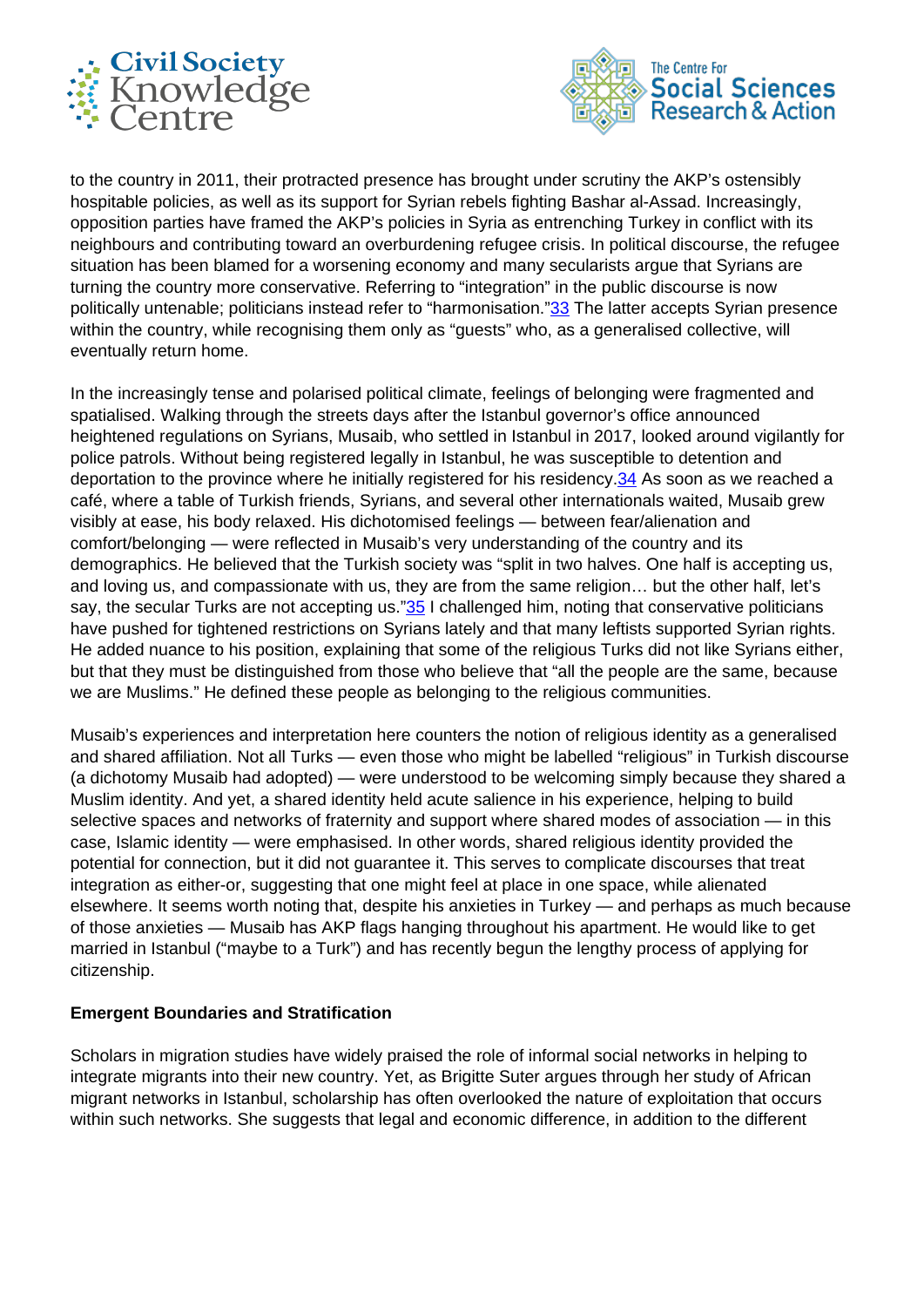



lengths of time and acquired knowledge among migrants, produced new forms of stratification that encouraged jealousy and distrust. She further highlights stratification based on pre-existing divisions, especially ethnic differences that existed among the migrant communities she studied.<sup>36</sup>

Among the social networks I studied in Fatih, emergent hierarchies were subtle. The Nurcu community actively sought to eschew formalised positions of authority, and instead intended the space to be one where "brothers come together and just read."37 There was no formal membership. Nonetheless, within a network where, as I have argued, reciprocity is essential, being able to contribute (whether materially or immaterially) served as a form of social currency. This meant that those with much to contribute whether through contributing, for instance, knowledge, or who were well-connected — found considerable respect. Those with little to contribute — namely, the most needy and "under-educated" were unlikely to find a place within the community. Interlocutors accepted that they could not accommodate everyone, and that they did not want people to start attending merely in hopes of finding practical support — something they said occasionally occurred, especially when refugees first began settling in Fatih. One of the long-time participants said, "We have tried to do our part for our brothers, but our part is little. We cannot help everyone."38 In this sense, this community could not, and did not intend to, replace the role of the NGO.

Further, the refugee crisis has come at a particularly critical moment in Turkish politics and history — at a time when the Turkish government, under the AKP, has sought to promote a pan-Islamic vision. Indeed, under the AKP, the Turkish government has sought to extend its political reach beyond its own nation, especially in an effort to support disenfranchised and struggling Muslim communities globally, through what many label a form of "soft power." $39$  As such, it is no surprise that Syrian refugees given the presence of nearly 4 million in the country — are often held up in public and political discourses as the paradigmatic beneficiaries of Turkish hospitality and humanitarianism. Following the coup attempt in Turkey in July 2016, for instance, Turkish media outlets were quick to point out that many Syrian refugees were "among the strongest supporters of the Turkish government."40 Due to the fact that much of Turkey's conservative population is proud of the AKP's positioning as a humanitarian government, it is worth considering further how discourses of humanitarianism and cultural openness are mobilised, potentially pressuring Syrians to perform certain forms of gratitude and express contentedness with their situation in Turkey.

Syrians were generally wary to complain about their situation in the country near Turks. They proceeded into political discussions cautiously and generally emphasised their loyalties to Turkey. When I asked a Syrian interlocutor whether he and his Syrian friends complained about their situation in Turkey amongst themselves, he told me, as others, that "they do, but they wouldn't want Turks to hear." I could not help but noting that he distanced himself from those who express criticisms, using the pronoun "they".41 This raises questions: What sorts of acceptable speech and expressions are accepted within these social networks? What forms of compromise and censorship are expected to make such spaces "work"?

#### **Conclusion**

Refugees living in protracted contexts of displacement frequently encounter bureaucratic, legal, economic, and political issues. While much policy-oriented literature tends to focus on these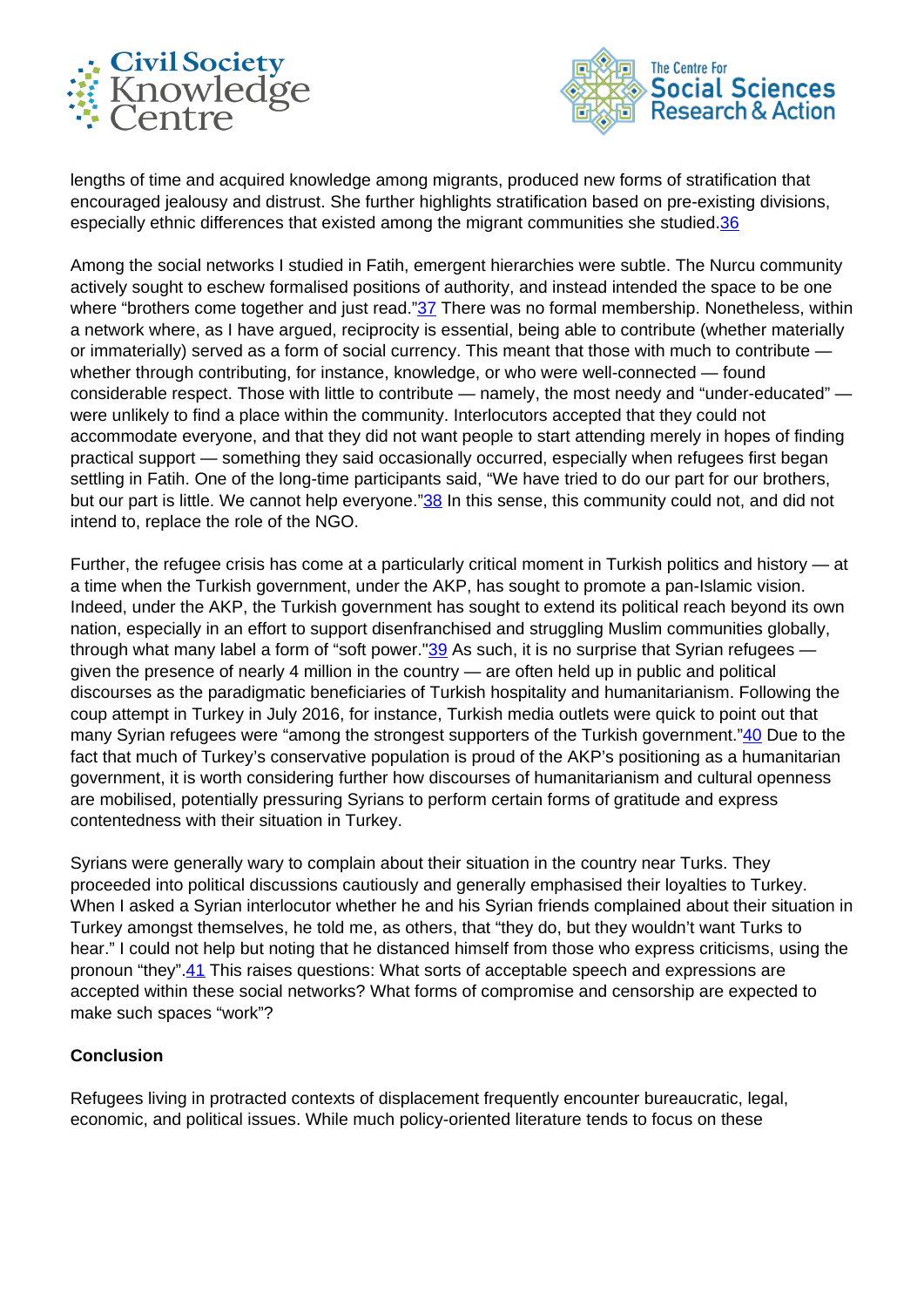



challenges, many scholars have begun to consider the relationships, new forms of identities, and the various solidarities and mutual support produced through processes of emplacement. In this paper, I have suggested that shared modes of association, and religion in particular, provide helpful modes of analysis for the investigation and understanding of inclusion and refugee support. While a focus on shared affiliation risks overstating religion's role as a unifying social force, this paper instead shows that identities such as being Muslim emerge as important and unifying identities in limited spaces analysed here through an interest in the role of Islamic social networks — rather than broadly among a population.

These social networks offer refugees support that they otherwise are likely to receive only through humanitarian agencies, and thus, present an alternative form of support and care. Rather than reproducing divisions between aid-provider and aid-receiver, or, put differently, between saviour and victim, these social networks present cases of mutual support, where roles and responsibilities fluctuate. As presented in the case of Hisham, he contrasted the motivations of those with whom he received support "based on religious reasons" to those who did so impersonally for "humanitarian reason or because they had to." $\frac{42}{1}$  The former he spoke about in terms of fictive kinship — that is, as his "second family."43 While providing practical support, these cases reflect how social networks can provide forms of camaraderie and community, thereby helping refugees to feel a sense of belonging in their ostensible "host" nation.

At the same time, there exists a risk in narrowly focusing on the beneficial outcomes of social networks that are built on shared modes of identification, insofar as it ignores the role of class, ethnicity, and politics.

#### **Acknowledgements**

I am grateful to the Institute for Middle East Studies (IMES) at George Washington University, which generously supported my ethnographic research during the Summer 2019. I also thank the editors of this issue, Maissam Nimer and Risha Jagarnathsingh, and the two anonymous reviewers, who helped to develop and strengthen this article through their thoughtful and constructive feedback. Most of all, I am indebted to my interlocutors in Turkey, who graciously allowed me glimpses into their lives and welcomed me into their homes and communities.

#### **Bibliography**

Sinem Adar and Halil Ibrahim Yenigun, "A Muslim Counter-Hegemony? Turkey's Soft Power Strategies and Islamophobia," website, Jadaliyya, 2019, available at: <https://www.jadaliyya.com/Details/38646> [last accessed 8 December 2019].

Giorgio Agamben, "We Refugees," Symposium, 1995, Vol. 49(2), p.114-119.

Attiya Ahmad, Everyday Conversions: Islam, Domestic Work, and South Asian Migrant Women in Kuwait, Durham, Duke University Press, 2017.

Bülent Aras and Yasin Duman, "I/NGOs' Assistance to Syrian Refugees in Turkey: Opportunities and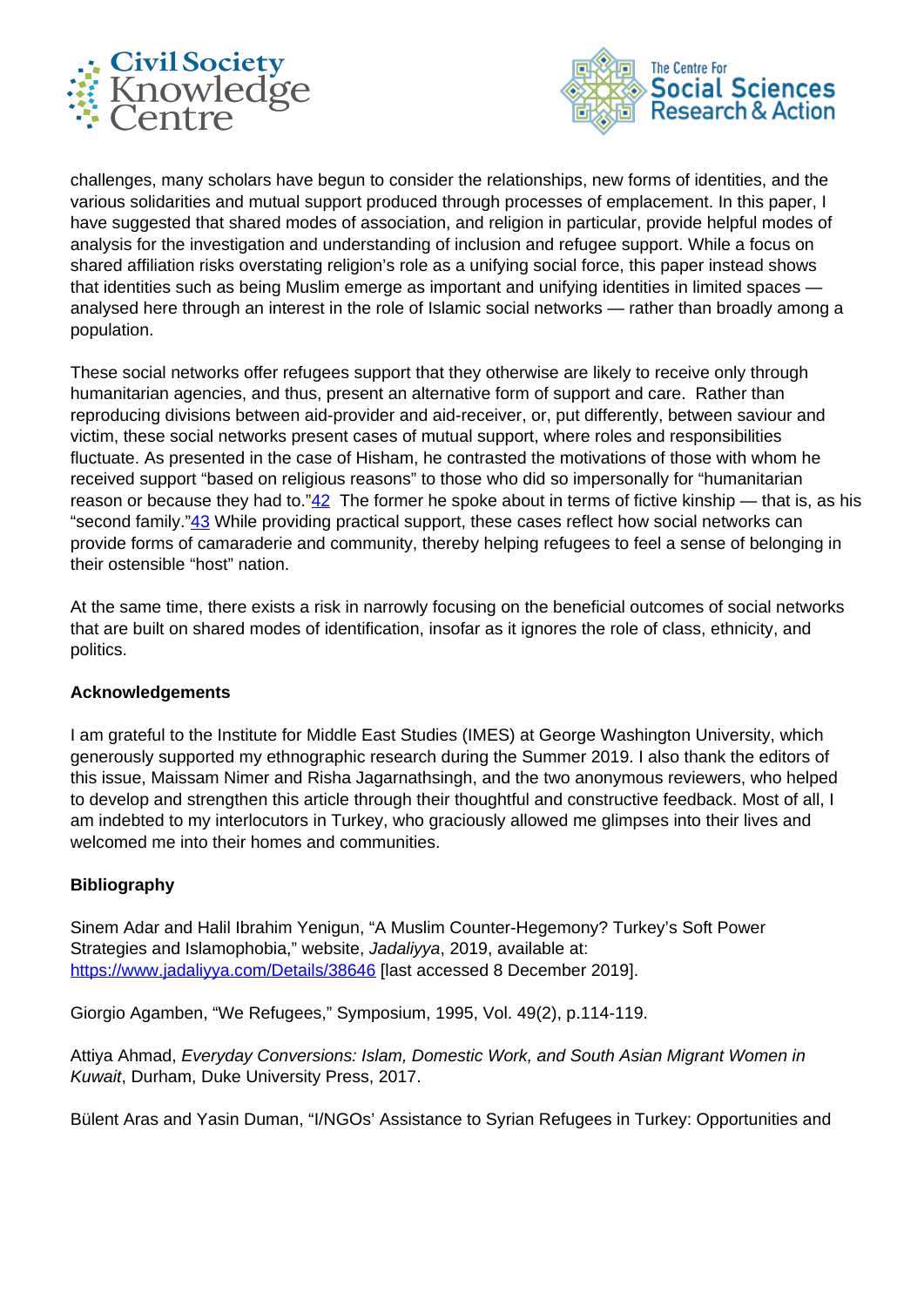



Challenges," Journal of Balkan and Near Eastern Studies, 2019, Vol. 21(4), p. 478-491.

Feyzi Baban, Suzan Ilcan, and Kim Rygiel, "Syrian Refugees in Turkey: Pathways to Precarity, Differential Inclusion, and Negotiated Citizenship Rights," Journal of Ethnic and Migration Studies, 2017, Vol. 43(1), p. 41-57.

Estella Carpi, "The Political and the Humanitarian in Lebanon. Social Responsiveness to Emergency Crisis from the 2006 War to the Syrian Refugee Influx," Oriente Moderno, 2014, Vol. 94 (2), p. 402-427.

Sarah Dadouch and Khalil Ashawi, "Istanbul gives Syrians one month to return to provinces in which they are registered," website, Reuters, 22 July 2019, available at: [https://www.reuters.com/article/us](https://www.reuters.com/article/us-turkey-syrians/istanbul-gives-syrians-one-month-to-return-to-provinces-in-which-they-are-registered-idUSKCN1UH1Y6)[turkey-syrians/istanbul-gives-syrians...](https://www.reuters.com/article/us-turkey-syrians/istanbul-gives-syrians-one-month-to-return-to-provinces-in-which-they-are-registered-idUSKCN1UH1Y6) [last accessed 20 August 2019].

Giulia El Dardiry, "'People Eat People': The Influence of Socioeconomic conditions on Experiences of Displacement in Jordan," International Journal of Middle East Studies, 2017, Vol. 49 (4), p. 701-719.

Ilana Feldman, Life Lived in Relief: Humanitarian Predicaments and Palestinian Refugee Politics, Oakland, University of California Press, 2018.

Mayka Kaag, "Transnational Islamic NGOs in Chad: Islamic Solidarity in the Age of Neoliberalism," Africa Today, 2008, Vol. 54 (3), 3-18.

Alan Makovsky, "Turkey's Refugee Dilemma: Tiptoeing Toward Integration," website, Center for American Progress, 2019, available at: [https://www.americanprogress.org/issues/security/reports/2019/03/13/4671...](https://www.americanprogress.org/issues/security/reports/2019/03/13/467183/turkeys-refugee-dilemma) [last accessed 15 May 2019].

Noga Malkin, "My Brother's Keeper: The Double Experience of Refugee Aid-Workers," Journal of Peacebuilding & Development, 2015, Vol. 10 (3), p. 46-59.

Liisa Malkki, "National Geographic: The Rooting of Peoples and the Territorialization of National Identity Among Scholars and Refugees," Cultural Anthropology, 1992, Vol. 7 (1), p. 24-44.

Liisa Malkki, "Refugees and Exile: From 'Refugee Studies' to the National Order of Things," Annual Review of Anthropology, 1995, Vol. 24 (1), p. 495-523.

Marcel Mauss, The Gift: Forms and Functions of Exchange in Archaic Societies, Chicago, Hau Books, 2016.

Julie Peteet, Landscapes of Hope and Despair: Palestine Refugee Camps, Philadelphia, University of Pennsylvania Press, 2005.

Tara Polzer, "Invisible Integration: How Bureaucratic, Academic and Social Categories Obscure Integrated Refugees," Journal of Refugee Studies, 2008, Vol. 21 (4), p. 476-497.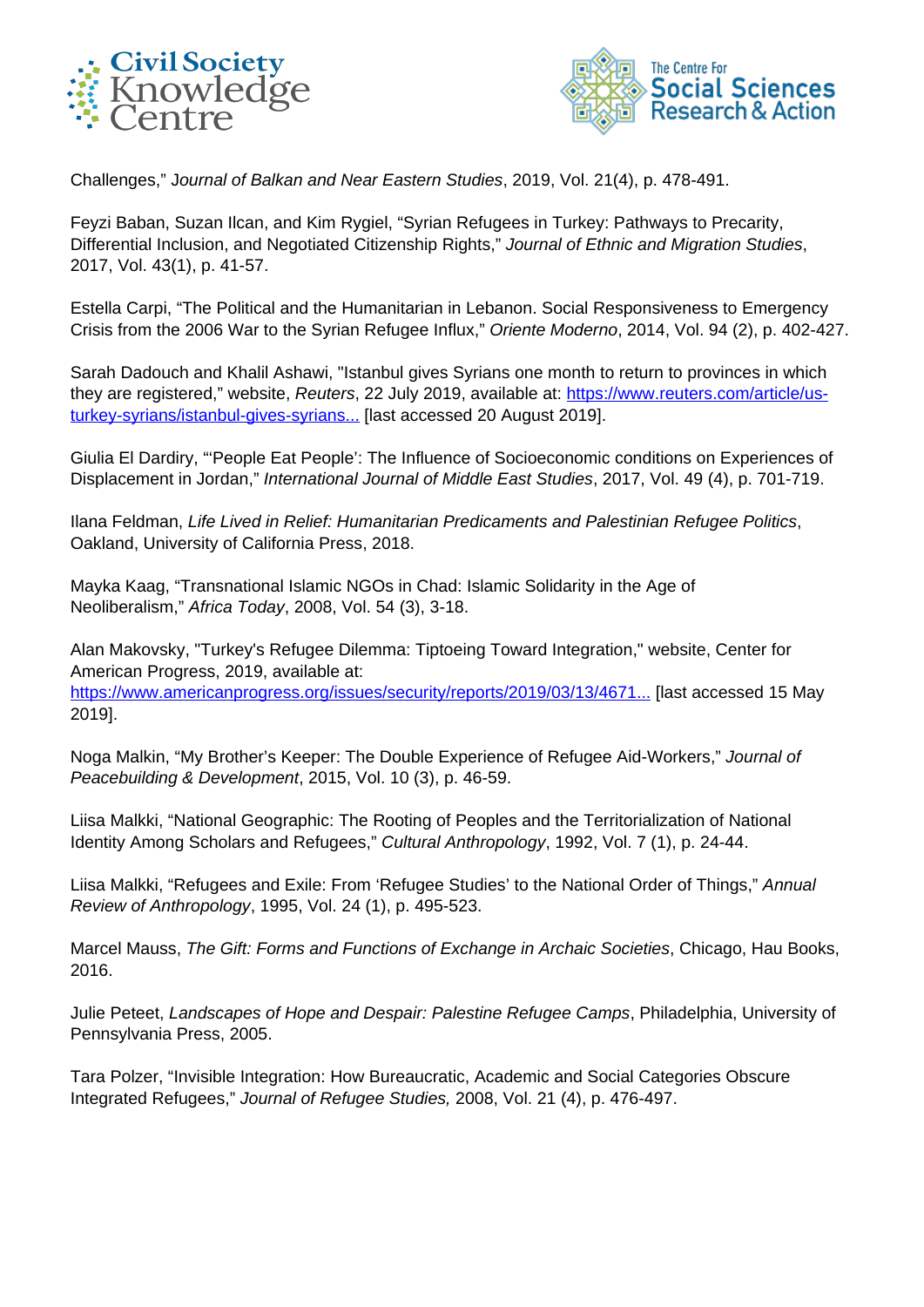



Brigitte Suter, "Social Networks in Transit: Experiences of Nigerian Migrants in Istanbul," Journal of Immigrant & Refugee Studies, 2012, Vol. 10 (2), p. 209.

TRT World, "Syrians in Turkey celebrate government triumph over coup attempt," online video, Youtube, 21 July 2016, available at: https://www.youtube.com/watch?v=FZhIsBSqRDo [last accessed 15 May 2019].

Ihsan Yilmaz, "Islamic Populism and Creating Desirable Citizens in Erdogan's New Turkey," Mediterranean Quarterly, 2018, Vol. 29 (4), p.52-76.

- 1. Interview by the author with Hisham, a Syrian refugee in Istanbul, Turkey, via Skype, 15 March 2019.
- 2. To read about the many legal challenges Syrians face, see: Feyzi Baban, Suzan Ilcan, and Kim Rygiel, "Syrian Refugees in Turkey: Pathways to Precarity, Differential Inclusion, and Negotiated Citizenship Rights," Journal of Ethnic and Migration Studies, 2017, Vol. 43(1), p. 41–57.
- 3. Tara Polzer, "Invisible Integration: How Bureaucratic, Academic and Social Categories Obscure Integrated Refugees," Journal of Refugee Studies, Oxford, Oxford University Press, 2008, p. 477.
- $\bullet$  4. Critiques of depictions of refugees as passive and out of place are common, but are often influenced by Liisa Malkki, "Refugees and Exile: From 'Refugee Studies' to the National Order of Things," Annual Review of Anthropology, 1995, Vol. 24(1), p. 495-523.
- 5. Note that names have been changed throughout the paper in order to protect the privacy of all interlocutors.
- 6. While my experience as a journalist helped me to better understand the lives of my interlocutors, and to build important connections, this paper is primarily rooted in my recent ethnographic fieldwork.
- 7. Due to cultural norms, I primarily had access to male gatherings.
- 8. Note that I borrow the first part of this definition, relating to basic needs, from Brigitte Suter, but add to the definition a sense of belonging, in line with how my interlocutors understood the role of these Islamic communities. Brigitte Suter, "Social Networks in Transit: Experiences of Nigerian Migrants in Istanbul," Journal of Immigrant & Refugee Studies, 2012, Vol. 10 (2), p. 209.
- 9. Ihsan Yilmaz, "Islamic Populism and Creating Desirable Citizens in Erdogan's New Turkey," Mediterranean Quarterly, 2018, Vol. 29(4), p. 52-76.
- 10. The Islamist-leaning AKP, led by President Recep Tayyip Erdogan, encourages family values and has overturned many of Turkey's formerly secular laws. Under the AKP government, many Islamic organizations and communities have enjoyed widening influence throughout the country.
- 11. This number is according to the Istanbul mayor, although only 500,000 Syrians are officially registered in the city, according to figures from the Interior Ministry. See: Sarah Dadouch and Khalil Ashawi, "Istanbul gives Syrians one month to return to provinces in which they are registered," website, Reuters, 22 July 2019, available at: [https://www.reuters.com/article/us](https://www.reuters.com/article/us-turkey-syrians/istanbul-gives-syrians-one-month-to-return-to-provinces-in-which-they-are-registered-idUSKCN1UH1Y6)[turkey-syrians/istanbul-gives-syrians...](https://www.reuters.com/article/us-turkey-syrians/istanbul-gives-syrians-one-month-to-return-to-provinces-in-which-they-are-registered-idUSKCN1UH1Y6) [last accessed 20 August 2019].
- 12. According to Alan Makoyvky, decisions to close the camps have been influenced, in part, by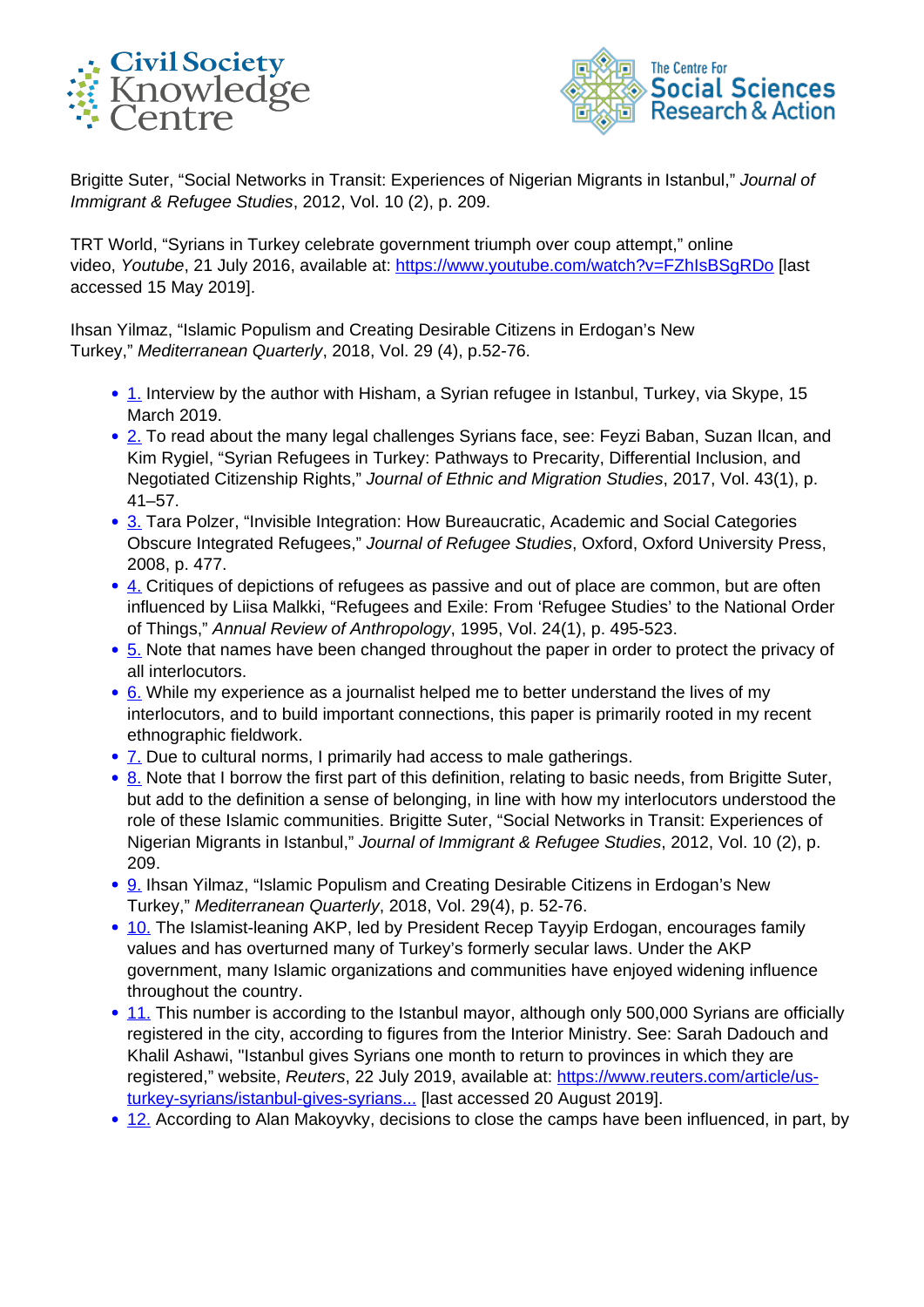



the economic success of Syrians residing outside of the camps; UN officials have also cited the importance of ensuring refugees are integrated into their "host" communities and live selfreliantly. Many refugees have themselves chosen to settle outside of refugee camps, and the UNHCR provides a stipend to help support settlement outside of the camps. See: Alan Makovsky, "Turkey's Refugee Dilemma: Tiptoeing Toward Integration," website, Center for American Progress, 2019, available at:

[https://www.americanprogress.org/issues/security/reports/2019/03/13/4671...](https://www.americanprogress.org/issues/security/reports/2019/03/13/467183/turkeys-refugee-dilemma) [last accessed 15 May 2019].

- 13. Alan Makovsky, op.cit., 2019.
- 14. Syrians are able to apply for temporary protection in Turkey, which, while protecting their rights to remain in Turkey, does not afford them rights laid out in international conventions for refugees. Those under temporary protection are legally prohibited from traveling to other provinces, unless granted special permission.
- 15. Turkey is just one country in the region that is currently hosting a large population of Syrian refugees. In Lebanon, there are more than 1.5 million refugees, and in Jordan, 1.4 million. About 20 percent of refugees in Jordan live in camps, while Lebanon was wary to create camps due to its experiences with protracted Palestinian displacement. Both countries, as well as Turkey (explored further in the section below, "Fragmented Belongings") have experienced growing anti-refugee sentiment.
- 16. Bülent Aras and Yasin Duman, "I/NGOs' Assistance to Syrian Refugees in Turkey: Opportunities and Challenges," Journal of Balkan and Near Eastern Studies, 2019, Vol. 21(4), p. 478-491.
- 17. Tara Polzer, op.cit., 2008, p. 477.
- 18. Liisa Malkki, "National Geographic: The Rooting of Peoples and the Territorialization of National Identity Among Scholars and Refugees," Cultural Anthropology, 1992, Vol. 7(1), p. 24-44.
- 19. *Ibid.*, p. 34-37.
- 20. This is a theme explored in anthropological literature pertaining to Palestinian refugees especially, given the protracted nature of their displacement. See, for instance, Julie Peteet, Landscapes of Hope and Despair: Palestine Refugee Camps, Philadelphia, University of Pennsylvania Press, 2005; Ilana Feldman, Life Lived in Relief: Humanitarian Predicaments and Palestinian Refugee Politics, Oakland, University of California Press, 2018.
- 21. Giorgio Agamben, "We Refugees," Symposium, 1995, Vol. 49(2), p. 116.
- 22. Giulia El Dardiry, "'People Eat People': The Influence of Socioeconomic conditions on Experiences of Displacement in Jordan," International Journal of Middle East Studies, Cambridge, Cambridge University Press, 2017, p. 703.
- 23. In her ethnography of migrants' conversions in Kuwait, Attiya Ahmad explores the relationship between Islamic da'wa movements, cosmopolitanism, and the *umma* concept. See: Attiya Ahmad, Everyday Conversions: Islam, Domestic Work, and South Asian Migrant Women in Kuwait, Durham, Duke University Press, 2017, p. 165-169.
- $\cdot$  24. While deployed here as a form of camaraderie and solidarity, it is worth noting that the term muhacir, as the term *musafir* (guest), has been mobilised by politicians as a strategic alternative to referring to Syrians as refugees. As noted earlier, Syrians are granted temporary protection status, but are denied recognition as refugees, which would entitle them to certain rights.
- 25. See, for instance: Mayka Kaag, "Transnational Islamic NGOs in Chad: Islamic Solidarity in